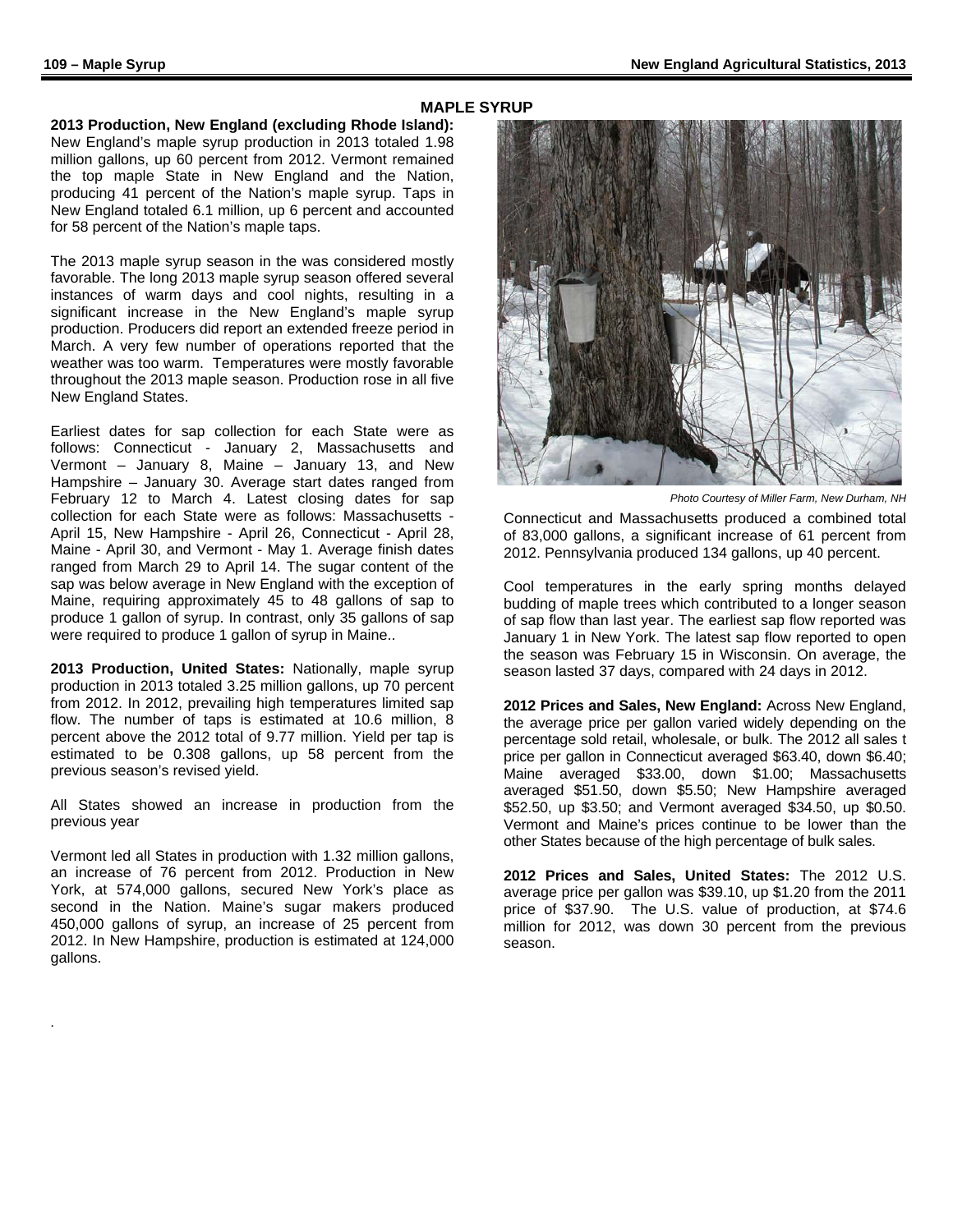

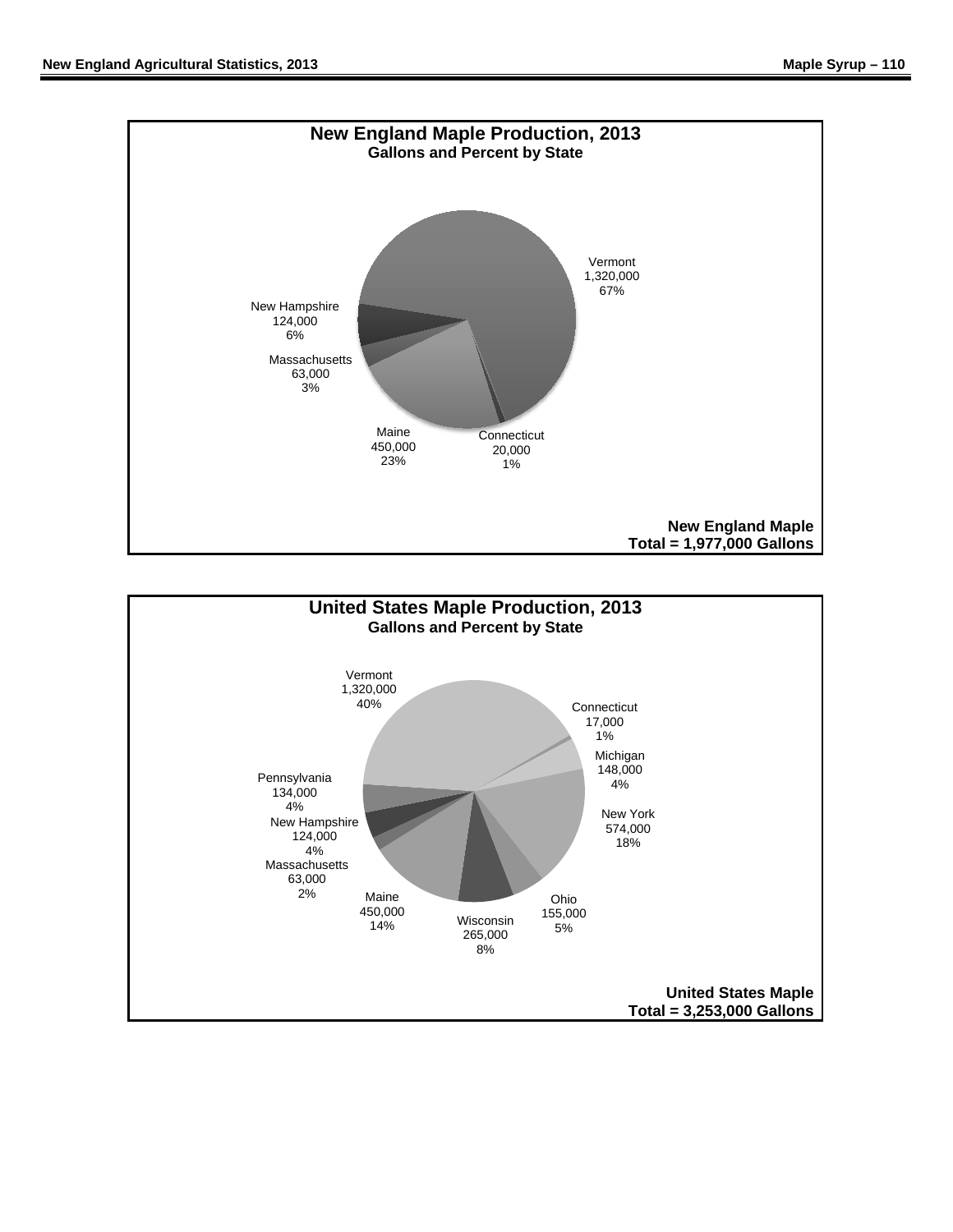l.

| <b>State</b><br>and<br>Year | Number of<br><b>Taps</b> | Yield<br>per Tap | Production       | Average<br>Gallon<br><b>Equivalent</b><br><b>Price of All</b><br>Sales $1$ | Value of<br><b>Production</b> | <b>State</b><br>and<br>Year | Number of<br><b>Taps</b> | Yield<br>per Tap | <b>Production</b> | Average<br>Gallon<br>Equivalent<br><b>Price of All</b><br>Sales $1$ | Value of<br>Production  |
|-----------------------------|--------------------------|------------------|------------------|----------------------------------------------------------------------------|-------------------------------|-----------------------------|--------------------------|------------------|-------------------|---------------------------------------------------------------------|-------------------------|
|                             | 1,000<br>Taps            | Gallons          | 1,000<br>Gallons | <b>Dollars</b>                                                             | 1.000<br><b>Dollars</b>       |                             | 1,000<br>Taps            | Gallons          | 1.000<br>Gallons  | <b>Dollars</b>                                                      | 1.000<br><b>Dollars</b> |
| <b>Connecticut</b>          |                          |                  |                  |                                                                            |                               | <b>New Hampshire</b>        |                          |                  |                   |                                                                     |                         |
| 2004                        | 65                       | 0.169            | 11               | 51.73                                                                      | 569                           | 2004                        | 360                      | 0.231            | 83                | 35.40                                                               | 2,938                   |
| 2005                        | 68                       | 0.162            | 11               | 50.00                                                                      | 550                           | 2005                        | 365                      | 0.156            | 57                | 41.30                                                               | 2,354                   |
| 2006                        | 72                       | 0.153            | 11               | 58.20                                                                      | 640                           | 2006                        | 375                      | 0.171            | 64                | 43.90                                                               | 2,810                   |
| 2007                        | 73                       | 0.151            | 11               | 53.90                                                                      | 593                           | 2007                        | 400                      | 0.175            | 70                | 46.80                                                               | 3,276                   |
| 2008                        | 75                       | 0.253            | 19               | 62.30                                                                      | 1,184                         | 2008                        | 395                      | 0.241            | 95                | 53.80                                                               | 5,111                   |
| 2009                        | 71                       | 0.183            | 13               | $*64.00$                                                                   | $*832$                        | 2009                        | 385                      | 0.244            | 94                | *53.50                                                              | $*5,029$                |
| 2010                        | 75                       | 0.120            | 9                | 70.00                                                                      | 630                           | 2010                        | 420                      | 0.207            | 87                | 55.40                                                               | 4,820                   |
| 2011<br>$\mathbf{3}$        | 71                       | 0.239            | 17               | 73.00                                                                      | 1,241                         | 2011 <sup>3</sup>           | 420                      | 0.286            | 120               | 49.00                                                               | 5,880                   |
| 2012                        | 70                       | 0.157            | 11               | 63.40                                                                      | 697                           | 2012                        | 440                      | 0.173            | 76                | 52.50                                                               | 3.990                   |
| 2013                        | 78                       | 0.256            | 20               |                                                                            |                               | 2013                        | 460                      | 0.270            | 124               |                                                                     |                         |
| <b>Maine</b>                |                          |                  |                  |                                                                            |                               | Vermont                     |                          |                  |                   |                                                                     |                         |
| 2004                        | 1,290                    | 0.225            | 290              | 19.40                                                                      | 5,626                         | 2004                        | 2,300                    | 0.239            | 550               | 27.30                                                               | 15,015                  |
| 2005                        | 1,390                    | 0.191            | 265              | 21.50                                                                      | 5,698                         | 2005                        | 2,540                    | 0.201            | 510               | 27.80                                                               | 14,178                  |
| 2006                        | 1,490                    | 0.232            | 345              | 24.30                                                                      | 8,384                         | 2006                        | 2,770                    | 0.235            | 650               | 30.20                                                               | 19,630                  |
| 2007                        | 1,485                    | 0.168            | 250              | 30.10                                                                      | 7,525                         | 2007                        | 2,770                    | 0.231            | 640               | 29.10                                                               | 18,624                  |
| 2008                        | 1,440                    | 0.167            | 240              | 36.80                                                                      | 8,832                         | 2008                        | 2,870                    | 0.247            | 710               | 39.50                                                               | 28,045                  |
| 2009                        | 1,470                    | 0.269            | 395              | 32.90                                                                      | 12,996                        | 2009                        | 3,030                    | 0.304            | 920               | 35.10                                                               | 32,292                  |
| 2010                        | $*1,470$                 | $*0.214$         | $*315$           | 33.50                                                                      | 10,553                        | 2010                        | $*3,150$                 | $*0.283$         | 890               | 34.00                                                               | 30,260                  |
| 2011 <sup>3</sup>           | 1,470                    | 0.245            | 360              | 34.00                                                                      | 12,240                        | 2011 <sup>3</sup>           | 3,300                    | 0.345            | 1,140             | 35.00                                                               | 39,900                  |
| 2012                        | 1,500                    | 0.240            | 360              | 33.00                                                                      | 11,880                        | 2012                        | 3,500                    | 0,214            | 750               | 35.50                                                               | 26,625                  |
| 2103                        | 1,500                    | 0.300            | 450              |                                                                            |                               | 2013                        | 3,800                    | 0.347            | 1,320             |                                                                     |                         |
| <b>Massachusetts</b>        |                          |                  |                  |                                                                            |                               | NewEngland <sup>2</sup>     |                          |                  |                   |                                                                     |                         |
| 2004                        | 235                      | 0.213            | 50               | 46.30                                                                      | 2,315                         | 2004                        | 4,250                    | 0.232            | 984               | 26.89                                                               | 26,463                  |
| 2005                        | 240                      | 0.167            | 40               | 51.20                                                                      | 2,048                         | 2005                        | 4,603                    | 0.192            | 883               | 28.12                                                               | 24,828                  |
| 2006                        | 255                      | 0.157            | 40               | 47.90                                                                      | 1,916                         | 2006                        | 4,962                    | 0.224            | 1,110             | 30.07                                                               | 33,380                  |
| 2007                        | 250                      | 0.160            | 40               | 46.10                                                                      | 1,844                         | 2007                        | 4,978                    | 0.203            | 1,011             | 31.52                                                               | 31,862                  |
| 2008                        | 250                      | 0.260            | 65               | 46.50                                                                      | 3,023                         | 2008                        | 5,030                    | 0.224            | 1,129             | 40.92                                                               | 46,195                  |
| 2009                        | 230                      | 0.200            | 46               | 53.60                                                                      | 2,466                         | 2009                        | 5,186                    | 0.283            | 1,468             | *36.52                                                              | *53,615                 |
| 2010                        | 250                      | 0.116            | 29               | 56.50                                                                      | 1,639                         | 2010                        | *5,365                   | $*0.248$         | $*1,330$          | 36.02                                                               | 47,902                  |
| 2011                        | 245                      | 0.253            | 62               | 57.00                                                                      | 3,534                         | 2011                        | 5,506                    | 0.309            | 1,699             | 36.96                                                               | 62,795                  |
| 2012                        | 250                      | 0.160            | 40               | 51.50                                                                      | 2.060                         | 2012                        | 5,760                    | 0.215            | 1,237             | 31.70                                                               | 39,208                  |
| 2013                        | 280                      | 0.225            | 63               |                                                                            |                               | 2013                        | 6,118                    | 0.323            | 1,977             |                                                                     |                         |

|  |  | MAPLE SYRUP: Production, Price, and Value, 2004 - 2013 |  |  |  |  |
|--|--|--------------------------------------------------------|--|--|--|--|
|--|--|--------------------------------------------------------|--|--|--|--|

\* Revised.<br><sup>1</sup> Average gallon equivalent price is a weighted average of retail, wholesale, and bulk sales. This price is lower for states, such as Maine and Vermont, with more wholesale and<br>\_ bulk sales. The average gallon

Price and value for 2013 available June, 2014.<br><sup>3</sup> New England includes Connecticut, Maine, Massachusetts, New Hampshire, and Vermont.<br><sup>3</sup> Price and value for 2013 available June, 2014.